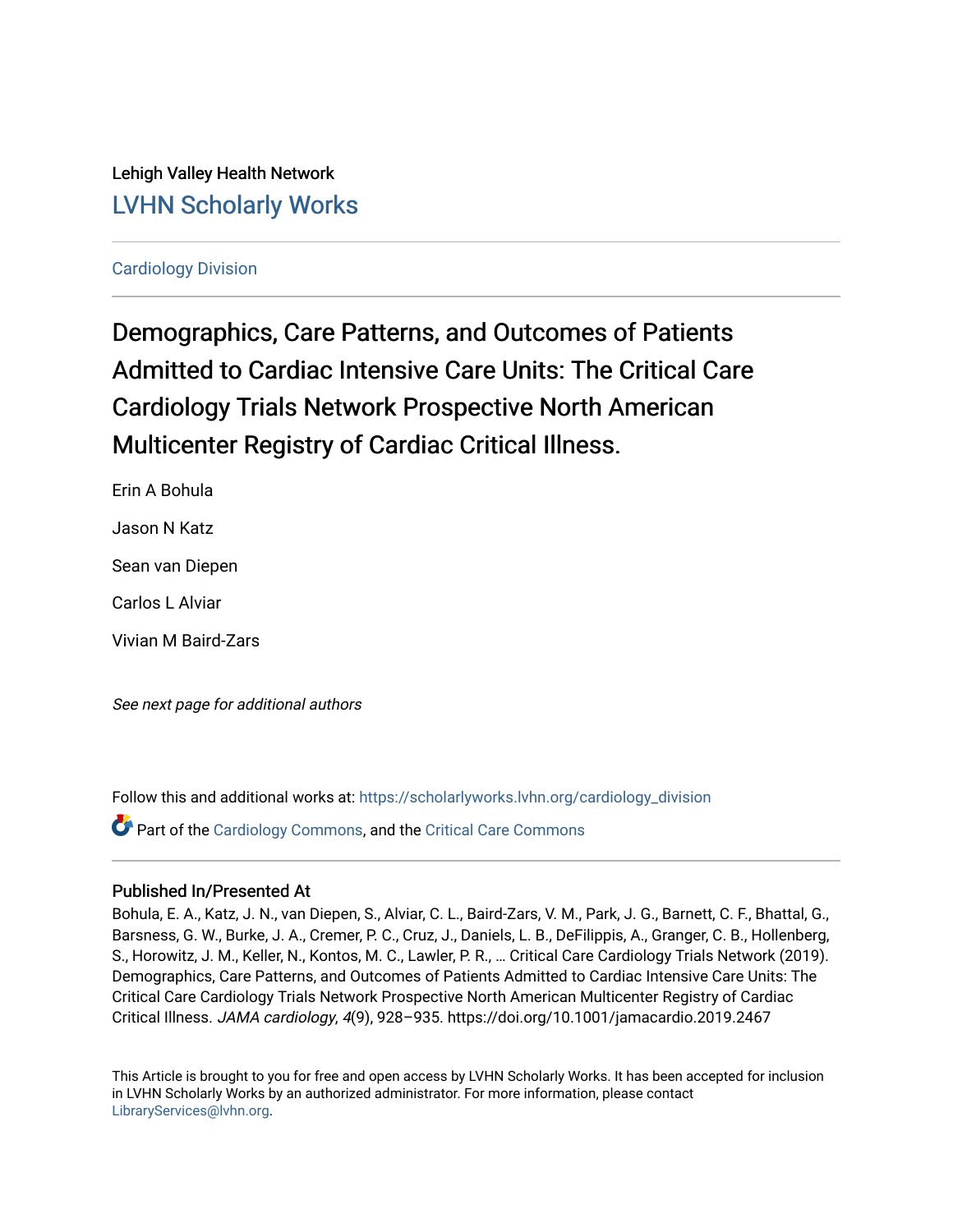# Authors

Erin A Bohula; Jason N Katz; Sean van Diepen; Carlos L Alviar; Vivian M Baird-Zars; Jeong-Gun Park; Christopher F Barnett; Gurjaspreet Bhattal; Gregory W Barsness; James A. Burke MD, PhD; Paul C Cremer; Jennifer Cruz; Lori B Daniels; Andrew DeFilippis; Christopher B Granger; Steven Hollenberg; James M Horowitz; Norma Keller; Michael C Kontos; Patrick R Lawler; Venu Menon; Thomas S Metkus; Jason Ng; Ryan Orgel; Christopher B Overgaard; Nicholas Phreaner; Robert O Roswell; Steven P Schulman; R Jeffrey Snell; Michael A Solomon; Bradley Ternus; Wayne Tymchak; Fnu Vikram; and David A Morrow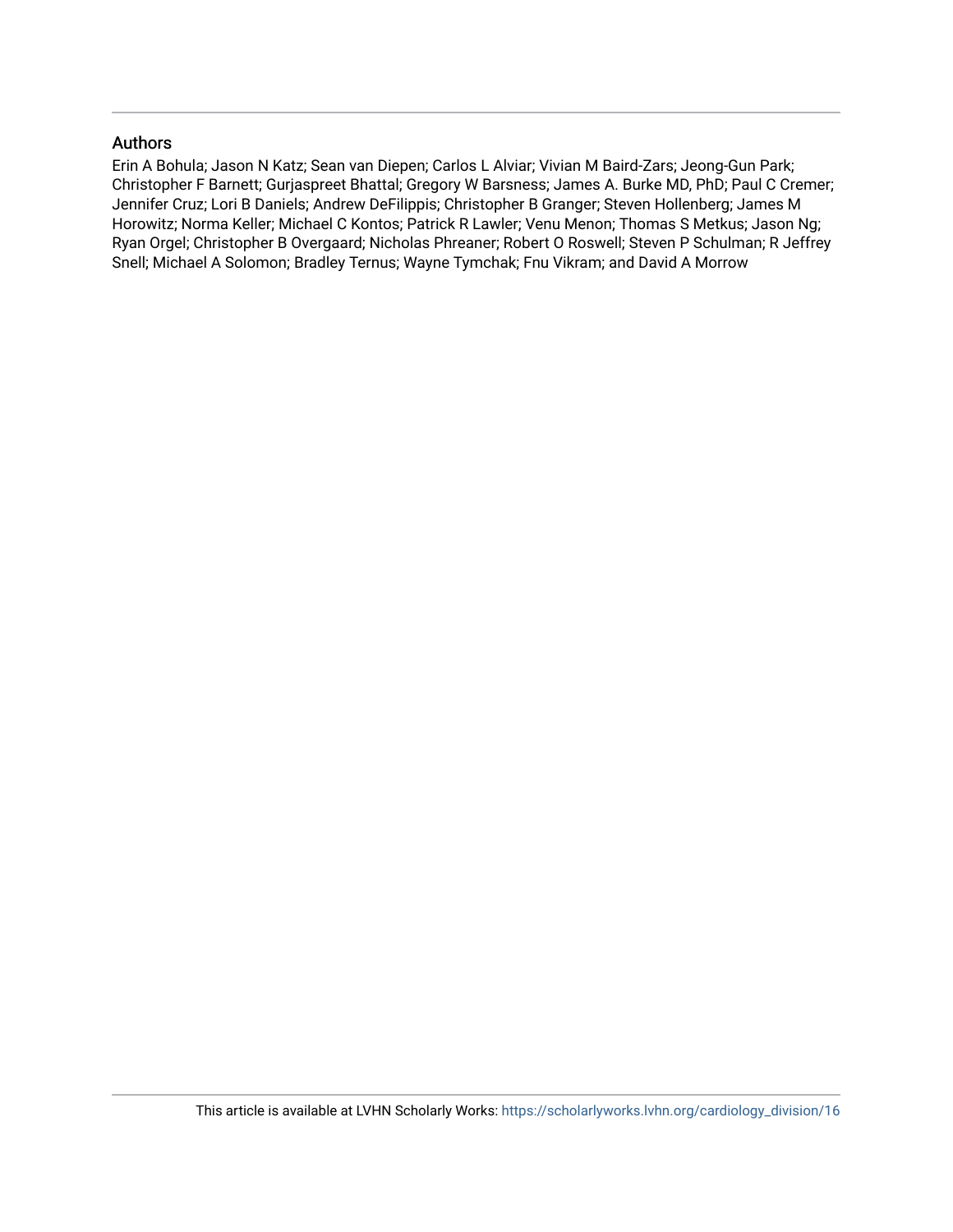# **JAMA Cardiology | Original Investigation**

# Demographics, Care Patterns, and Outcomes of Patients Admitted to Cardiac Intensive Care Units The Critical Care Cardiology Trials Network Prospective North American Multicenter Registry of Cardiac Critical Illness

Erin A. Bohula, MD, DPhil; Jason N. Katz, MD, MHS; Sean van Diepen, MD, MSc; Carlos L. Alviar, MD; Vivian M. Baird-Zars, MPH; Jeong-Gun Park, PhD; Christopher F. Barnett, MD, MPH; Gurjaspreet Bhattal, MD; Gregory W. Barsness, MD; James A. Burke, MD; Paul C. Cremer, MD; Jennifer Cruz, DO; Lori B. Daniels, MD, MAS; Andrew DeFilippis, MD, MSc; Christopher B. Granger, MD; Steven Hollenberg, MD; James M Horowitz, MD; Norma Keller, MD; Michael C. Kontos, MD; Patrick R. Lawler, MD, MPH; Venu Menon, MD; Thomas S. Metkus, MD; Jason Ng, MD; Ryan Orgel, MD; Christopher B. Overgaard, MD, MSc; Nicholas Phreaner, MD; Robert O. Roswell, MD; Steven P. Schulman, MD; R. Jeffrey Snell, MD; Michael A. Solomon, MD; Bradley Ternus, MD; Wayne Tymchak, MD; Fnu Vikram, MD; David A. Morrow, MD, MPH; for the Critical Care Cardiology Trials Network

**IMPORTANCE** Single-center and claims-based studies have described substantial changes in the landscape of care in the cardiac intensive care unit (CICU). Professional societies have recommended research to guide evidence-based CICU redesigns.

**OBJECTIVE** To characterize patients admitted to contemporary, advanced CICUs.

**DESIGN, SETTING, AND PARTICIPANTS** This study established the Critical Care Cardiology Trials Network (CCCTN), an investigator-initiated multicenter network of 16 advanced, tertiary CICUs in the United States and Canada. For 2 months in each CICU, data for consecutive admissions were submitted to the central data coordinating center (TIMI Study Group). The data were collected and analyzed between September 2017 and 2018.

**MAIN OUTCOMES AND MEASURES** Demographics, diagnoses, management, and outcomes.

**RESULTS** Of 3049 participants, 1132 (37.1%) were women, 797 (31.4%) were individuals of color, and the median age was 65 years (25th and 75th percentiles, 55-75 years). Between September 2017 and September 2018, 3310 admissions were included, among which 2557 (77.3%) were for primary cardiac problems, 337 (10.2%) for postprocedural care, 253 (7.7%) for mixed general and cardiac problems, and 163 (4.9%) for overflow from general medical ICUs. When restricted to the initial 2 months of medical CICU admissions for each site, the primary analysis population included 3049 admissions with a high burden of noncardiovascular comorbidities. The top 2 CICU admission diagnoses were acute coronary syndrome (969 [31.8%]) and heart failure (567 [18.6%]); however, the proportion of acute coronary syndrome was highly variable across centers (15%-57%). The primary indications for CICU care included respiratory insufficiency (814 [26.7%]), shock (643 [21.1%]), unstable arrhythmia (521 [17.1%]), and cardiac arrest (265 [8.7%]). Advanced CICU therapies or monitoring were required for 1776 patients (58.2%), including intravenous vasoactive medications (1105 [36.2%]), invasive hemodynamic monitoring (938 [30.8%]), and mechanical ventilation (652 [21.4%]). The overall CICU mortality rate was 8.3% (95% CI, 7.3%-9.3%). The CICU indications that were associated with the highest mortality rates were cardiac arrest (101 [38.1%]), cardiogenic shock (140 [30.6%]), and the need for renal replacement therapy (51 [34.5%]). Notably, patients admitted solely for postprocedural observation or frequent monitoring had a mortality rate of 0.2% to 0.4%.

**CONCLUSIONS AND RELEVANCE** In a contemporary network of tertiary care CICUs, respiratory failure and shock predominated indications for admission and carried a poor prognosis. While patterns of practice varied considerably between centers, a substantial, low-risk population was identified. Multicenter collaborative networks, such as the CCCTN, could be used to help redesign cardiac critical care and to test new therapeutic strategies.

JAMA Cardiol. 2019;4(9):928-935. doi[:10.1001/jamacardio.2019.2467](https://jama.jamanetwork.com/article.aspx?doi=10.1001/jamacardio.2019.2467&utm_campaign=articlePDF%26utm_medium=articlePDFlink%26utm_source=articlePDF%26utm_content=jamacardio.2019.2467) Published online July 24, 2019.

**Examplemental content** 

**Author Affiliations:** Author affiliations are listed at the end of this article.

**Group Information:** Critical Care Cardiology Trials Network members appear at the end of this article.

**Corresponding Author:** Erin A. Bohula, MD, DPhil, TIMI Study Group and Cardiovascular Division, Brigham and Women's Hospital, 350 Longwood Ave, First Office Floor, Boston, MA 02115 [\(ebohula@bwh.harvard.edu\)](mailto:ebohula@bwh.harvard.edu).

**928 (Reprinted)** [jamacardiology.com](http://www.jamacardiology.com/?utm_campaign=articlePDF%26utm_medium=articlePDFlink%26utm_source=articlePDF%26utm_content=jamacardio.2019.2467)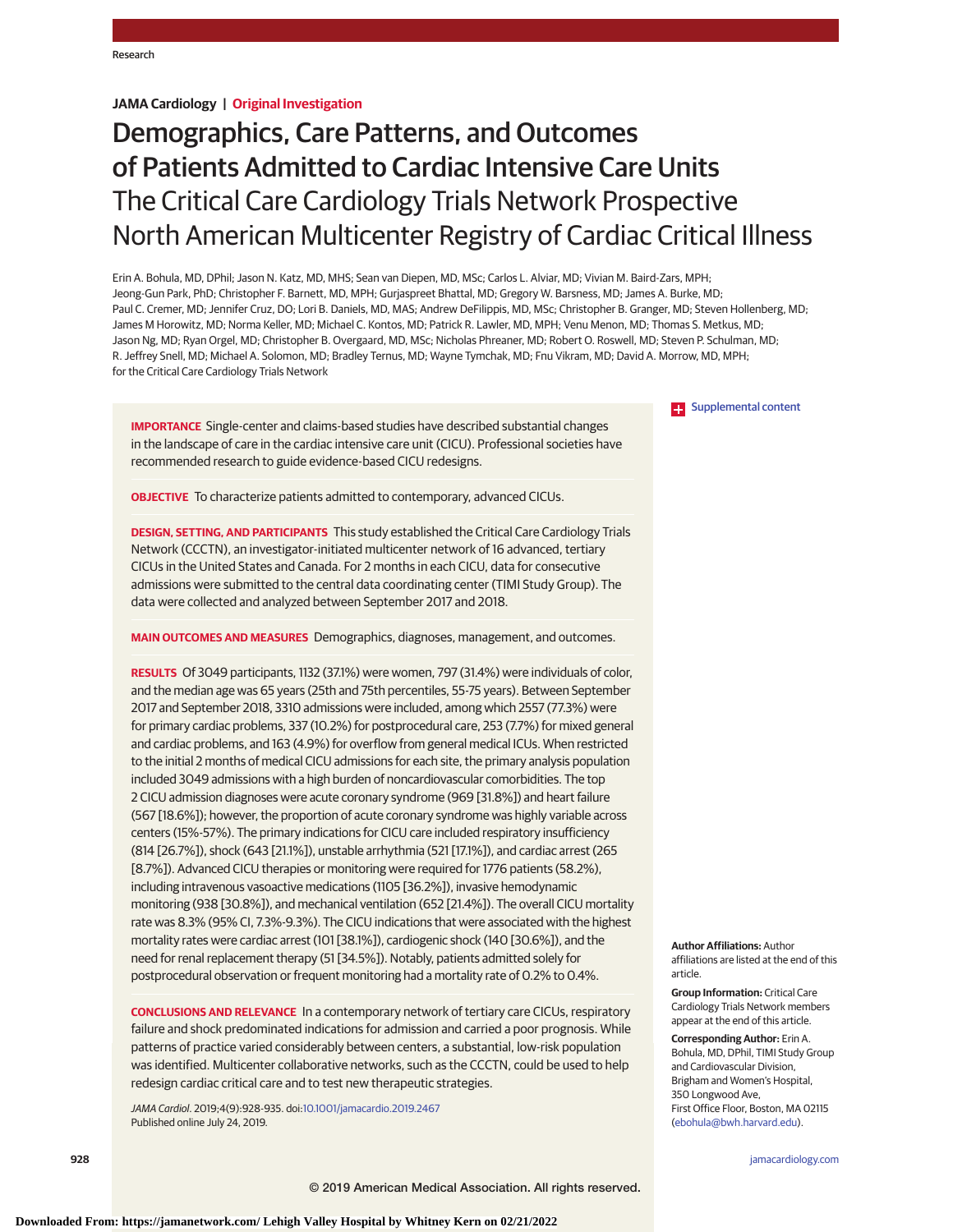coronary care units originated in the 1960s with the goal<br>of rapidly resuscitating patients with dysrhythmias<br>complicating acute myocardial infarction (MI), but have<br>avolved into cardiac intensive care units (CICUs) that d of rapidly resuscitating patients with dysrhythmias evolved into cardiac intensive care units (CICUs) that deliver comprehensive critical care for patients with cardiovascular diseases.<sup>1</sup> A series of important single-center and small multicenter studies have described substantial changes in the landscape of care in terms of diagnoses, acuity, comorbidity, and the need for noncardiac ICU therapies in the CICUs in the United States.<sup>2-6</sup> In addition, a nationwide study using Medicare administrative data demonstrated an increase in the proportion of noncardiac primary diagnoses in contemporary US CICUs, reflecting an increase in chronic cardiovascular conditions complicated by noncardiac acute illnesses triaged to CICUs (eg, severe cardiomyopathy with sepsis).<sup>6</sup> In light of such changes, expert groups from international professional societies have identified a need for CICUs to adapt to this transformation of cardiac critical care and called for additional research to quantitatively characterize the demographics, diagnoses, therapies, technology, and outcomes in contemporary CICUs to aid in directing such redesigns.<sup>1,7,8</sup> Additionally, experts have identified gaps in the evidence guiding the organization of CICUs as well as the management of the highly morbid conditions encountered in these units.<sup>1,9,10</sup> Despite the substantial resource consumption and heightened risk of many conditions requiring CICU care, to our knowledge, there are few highquality prospective studies and randomized clinical trials to guide practice in this environment.

Therefore, we established an investigator-initiated, multicenter network focused on cardiac critical care to (1) quantitatively characterize cardiac critical care in contemporary advanced CICUs and (2) develop an infrastructure for nested, pragmatic, clinical trials in critical care cardiology. This inaugural registry of the network aimed to determine the demographics, diagnoses, and outcomes for patients who were triaged to receive cardiac critical care.

## Methods

#### Registry Design and Data Collection

The Critical Care Cardiology Trials Network (CCCTN) is a voluntary, collaborative research network of advanced (American Heart Association level 1<sup>1</sup>) CICUs in the United States and Canada (eTable in the [Supplement\)](https://jama.jamanetwork.com/article.aspx?doi=10.1001/jamacardio.2019.2467&utm_campaign=articlePDF%26utm_medium=articlePDFlink%26utm_source=articlePDF%26utm_content=jamacardio.2019.2467). Scientific oversight of the CCCTN is conducted by its academic executive and steering committees. The CCCTN is coordinated by the TIMI Study Group of Brigham and Women's Hospital (Boston, Massachusetts).

In this first CCCTN project, each participating center contributed data for all consecutive medical CICU admissions for 2 months. To focus on medical CICU admissions, the primary analysis cohort excluded general medical ICU overflow and admissions solely for postoperative management after cardiac surgery.

Additional details of the inception of the CCCTN and methods are included in the eMethods in the [Supplement.](https://jama.jamanetwork.com/article.aspx?doi=10.1001/jamacardio.2019.2467&utm_campaign=articlePDF%26utm_medium=articlePDFlink%26utm_source=articlePDF%26utm_content=jamacardio.2019.2467) Clinical data were collected through a comprehensive standardized clinical review of each patient rather than abstraction from administrative or claims data. Race/ethnicity was according to

#### **Key Points**

**Question** The evolving demographics, care patterns, and outcomes in the modern cardiac intensive care unit (CICU) are incompletely characterized.

**Findings** In this study of 3049 consecutive admissions in the Critical Care Cardiology Trials Network (CCCTN), an investigatorinitiated network of North American tertiary CICUs, while ACS and heart failure were the most common admission diagnoses, the range of acute cardiac conditions was diverse. The most common indications for CICU admission were respiratory insufficiency and shock; resource use was high, and the outcome was poor for many indications.

**Meaning** The CCCTN provides a multicenter characterization of contemporary CICU care and could be used as a platform for observational studies and randomized clinical trials.

self-report. All site personnel were trained by the CCCTN Coordinating Center and data captured via the CCCTN registry electronic case report form with remote monitoring of data quality by the TIMI Study Group.

The sequential organ failure assessment (SOFA) score, which ranges from 0 to 24, was developed to predict ICU mortality using arterial oxygenation, supplemental oxygen, mechanical ventilatory status, platelet cell counts, Glasgow Coma Scale score, total bilirubin level, mean arterial pressure, vasopressor use, and renal function.<sup>11</sup> In the derivation cohort, a medicosurgical unit, a score of more than 11 was associated with an 80% mortality rate. For this analysis, the maximal SOFA score within 24 hours of CICU admission was calculated for each patient by the local investigator using the raw clinical data and the published SOFA algorithm.<sup>4</sup>

The CCCTN Registry protocol and waiver of informed consent were reviewed and approved by the institutional review board or ethics committee at Brigham and Women's Hospital and at each of the participating centers. Consent was waived because of the minimal risk associated with registry enrollment (no personal identifying health information was collected in the registry database) and the importance of collecting data for all consecutive patients to accurately assess the patient population.

#### Participating Centers

Sixteen enrolling CICUs contributed to this initial campaign of the CCCTN registry (eTable in the [Supplement\)](https://jama.jamanetwork.com/article.aspx?doi=10.1001/jamacardio.2019.2467&utm_campaign=articlePDF%26utm_medium=articlePDFlink%26utm_source=articlePDF%26utm_content=jamacardio.2019.2467). Participating CICUs were largely based at academic medical centers with cardiologist-led, ICU-based ("closed") physician staffing (16 [100%]). Most centers were self-described as urban (13 [81.3%]), with only 1 (6.3%) rural in location, and ranged in size from 400 to 1400 hospital beds. The individual CICUs ranged in size from 8 to 28 beds. With 1 exception (6.3%), all centers involved cardiovascular medicine trainees on the CICU team.

#### Statistical Analyses

The analyses in this study were descriptive. For categorical variables, we reported counts and percentages with absolute 95% confidence intervals when relevant. For continuous variables, we reported the median along with the 25th and 75th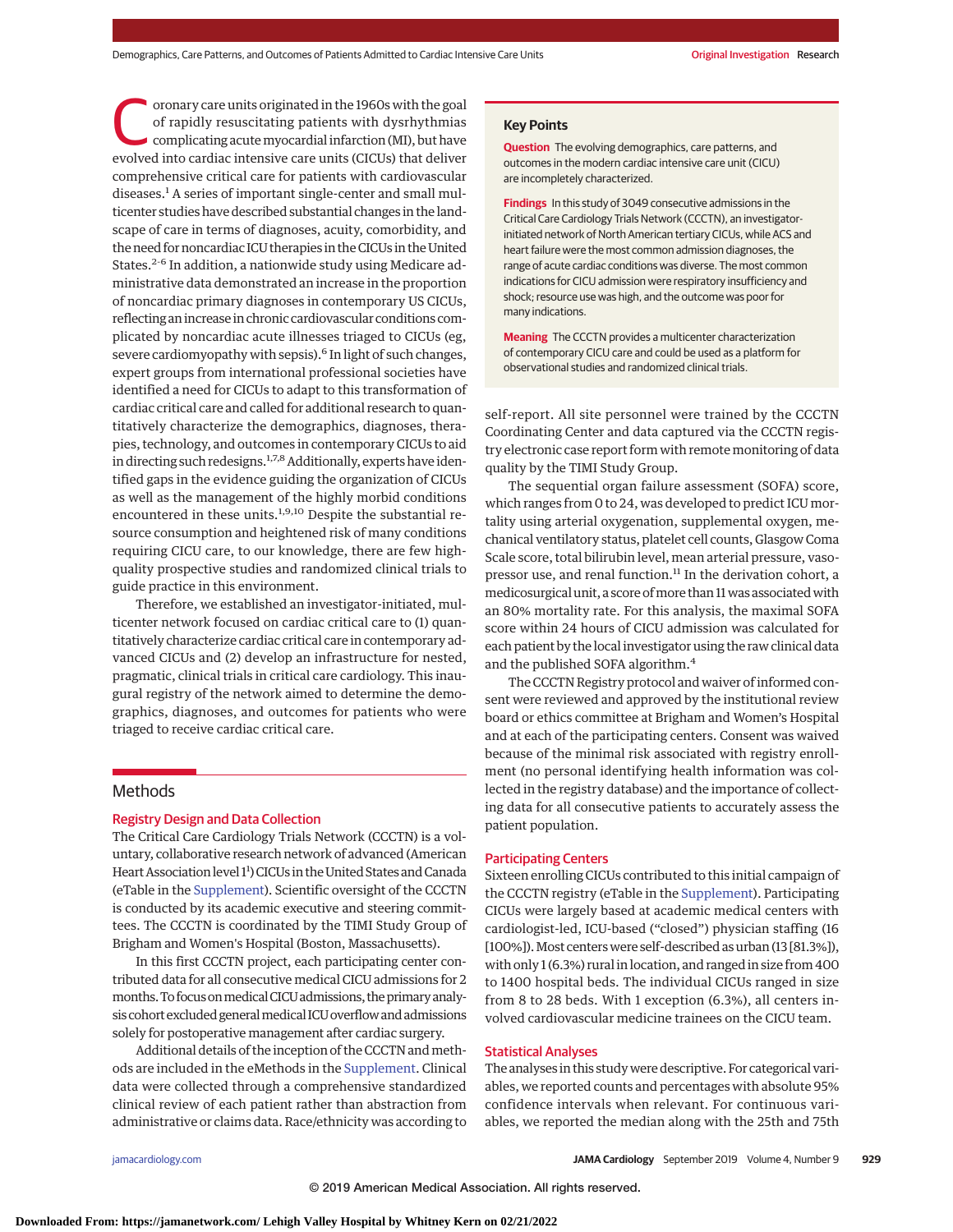

Analysis includes all CICU admissions for 2 months. CV indicates cardiovascular; ICU, intensive care unit.

percentiles unless otherwise specified. All analyses were conducted using Stata, version 13.1 (StataCorp), or SAS, version 9.4 (SAS Institute).

## Results

### Population

Between September 2017 and September 2018, 3310 admissions entered the CCCTN Registry. Although most CICU admissions were for acute primary cardiovascular problems (2557 [77.3%]), 253 (7.7%) were for mixed general and cardiovascular problems, 163 (4.9%) of admissions were for overflow from general medical ICUs, and the remainder were for periprocedural care (Figure 1). The primary analysis population comprised 3049 patients. Of this cohort, 1427 patients (46.9%) presented to the emergency department of participating sites and were directly admitted to the CICU, 1112 (36.5%) were directly transferred to the CICU from another hospital, and the remainder were transferred from other inpatient units.

The baseline characteristics of the primary analysis cohort are reported in the Table. The median age was 65 years (25th and 75th percentiles, 55 and 75 years, respectively). More than a third of the patients (1177 [38.6%]) admitted to the CICU were 70 years or older and 438 (14.4%) were at least age 80 years. Women composed 37.1% of the population. Patients admitted to the CICU commonly had significant chronic cardiac and noncardiac comorbid conditions. The most common chronic cardiac conditions included ischemic heart disease (1267 [41.6%]), and heart failure (1103 [36.2%]), of which most was due to reduced ejection fraction. Noncardiac comorbidities included diabetes (1062 [34.8%]), chronic kidney disease (736 [24.1%]), chronic pulmonary disease (432 [14.2%]), and active malignancy (202 [6.6%]). Overall, the global severity of illness as assessed by SOFA score was low, with amedian SOFA score of 3 (25th and 75th percentiles, 1 and 6, respectively) with substantial variation across CICUs (median SOFA range by site, 2-5).

#### Admission Diagnoses and ICU Indications

The primary cardiac problems leading to CICU admission were diverse (Figure 2). Among primary acute cardiac problems, the 2 most common primary reasons for cardiac CICU admission were acute coronary syndrome (ACS) (969 [31.8%]) and heart failure (567 [18.6%]). Only 448 ACS admisions (46.3%) were for

| Table. Baseline Characteristicsª                 | <b>Primary Analysis Population</b> |
|--------------------------------------------------|------------------------------------|
| Characteristic                                   | $(N = 3049)$                       |
| <b>Demographics</b>                              |                                    |
| Age, years (median [25th, 75th])                 | 65 (55, 75)                        |
| Female                                           | 1132 (37.1)                        |
| Individuals of color, No. (%)                    | 797 (31.4)                         |
| BMI <sup>b</sup> (median [25th, 75th])           | 28.0 (24.1, 32.9)                  |
| <b>General Medical Problems and Risk Factors</b> |                                    |
| Smoking status                                   |                                    |
| Current                                          | 572 (19.0)                         |
| Ex-smoker                                        | 1106 (36.7)                        |
| Unknown                                          | 254(8.4)                           |
| Hypertension                                     | 1997 (65.5)                        |
| <b>Diabetes</b>                                  | 1062 (34.8)                        |
| Chronic kidney disease                           | 736 (24.1)                         |
| Dialysis-dependent (% of total)                  | 170 (5.6)                          |
| Significant pulmonary disease                    | 432 (14.2)                         |
| Significant liver disease                        | 97(3.2)                            |
| Significant dementia                             | 55 (1.8)                           |
| Active cancer                                    | 202(6.6)                           |
| Cardiovascular History                           |                                    |
| Coronary artery disease                          | 1267 (41.6)                        |
| Cerebrovascular disease                          | 300 (9.8)                          |
| Peripheral artery disease                        | 288 (9.4)                          |
| Heart failure                                    | 1103 (36.2)                        |
| HFrEF (EF, <40%) (% of total)                    | 677(22.2)                          |
| Heart transplant                                 | 45(1.5)                            |
| <b>Atrial fibrillation</b>                       | 712 (23.4)                         |
| Ventricular arrhythmia                           | 183(6.0)                           |
| Severe valvular disease                          | 427 (14.0)                         |
| Pulmonary hypertension                           | 125(4.1)                           |
| Congenital heart disease                         | 57(1.9)                            |

Abbreviations: BMI, body mass index; EF, ejection fraction; HFrEF, heart failure with reduced ejection fraction.

<sup>a</sup> All data are reported as number (percentage) unless otherwise specified. Past noncardiovascular medical conditions were captured as "significant" based on the clinical judgment of the local investigators.

**b** Calculated as weight in kilograms divided by height in meters squared.

ST-segment elevation MI, accounting for only 14.7% of all CICU admissions. Only 420 admissions (44.3% of all ACS admissions) had an ICU indication other than a perceived need for monitoring. Moreover, the proportion of CICU admissions that were for ACS was highly variable across centers (15%-57%; eFigure 1 in the [Supplement\).](https://jama.jamanetwork.com/article.aspx?doi=10.1001/jamacardio.2019.2467&utm_campaign=articlePDF%26utm_medium=articlePDFlink%26utm_source=articlePDF%26utm_content=jamacardio.2019.2467) When secondary diagnoses of unstable angina or MI, inclusive of type 2 MI, were included, the proportion of admissions that involved unstable coronary ischemic syndromes increased to 35.3%. Similarly, the proportion of admissions that included heart failure more than doubled to 41.3% when secondary diagnoses were included.

An assessment of CICU use by primary cardiac diagnosis according to the proportion of total CICU patient-days (13 923 days) was also conducted (eFigure 2 in the [Supplement\)](https://jama.jamanetwork.com/article.aspx?doi=10.1001/jamacardio.2019.2467&utm_campaign=articlePDF%26utm_medium=articlePDFlink%26utm_source=articlePDF%26utm_content=jamacardio.2019.2467). The proportion of CICU days allocated for patients with a primary diagnosis of ACS was 23.6%, reflecting a relatively short duration of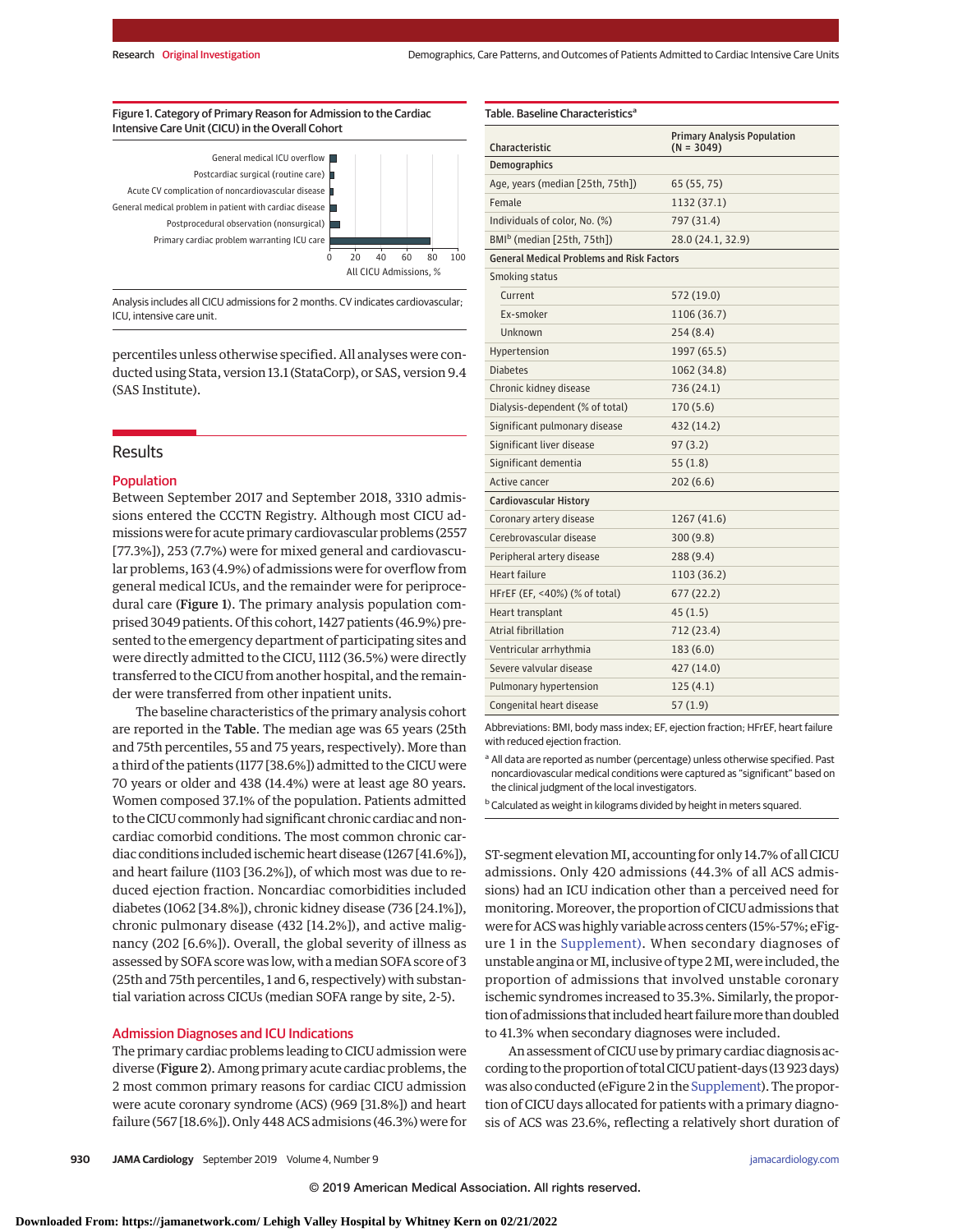#### Figure 2. Primary Reason for Admission to the Cardiac Intensive Care Unit (CICU)



Analysis includes CICU admissions (N = 3049) from the primary analysis cohort, which excludes general medical intensive care unit overflow and admissions solely for postoperative management after cardiac surgery. Cardiogenic shock and cardiac arrest denote cases in which the etiology is not already captured by a primary cause<sup>a</sup> (eg, acute coronary syndrome [ACS] leading to cardiogenic shock is captured as ACS and ventricular arrhythmia causing cardiac arrest is captured as VT/VF). CV indicates cardiovascular; HF, heart failure; STEMI, ST-elevation myocardial infarction.

#### Figure 3. Frequency of Indication for Cardiac Intensive Care Unit (CICU) Admission and CICU Mortality by ICU Indications



A, Represents percentage of admissions according to intensive care unit (ICU) indication. B, The CICU mortality rate represents the proportion of patients with the relevant indication who died while in the CICU. For both panels, the only

mutually exclusive categories for indication were postprocedural observation and the need for frequent monitoring or laboratory testing (N = 3049). IV indicates intravenous.

CICU stay despite contributing to a higher proportion of admissions. In contrast, heart failure (including cardiogenic shock) as a primary diagnosis represented 567 admissions (18.6%) but accounted for 32.9% of the total CICU patient-days.

The indications for ICU-level care are presented in Figure 3A. The 2 leading indications were respiratory insufficiency (814 [26.7%]) and shock (643 [21.1%]), with mixed and noncardiogenic shock accounting for nearly a third of these cases. Cardiac arrest was reported as an indication for 265 CICU admissions (8.7%). Notably, 689 patients (22.6%) admitted to participating CICUs were triaged to be admitted to the CICU solely for the perceived need for monitoring, ICU-level nursing care, or frequent laboratory testing, and an additional 414 patients (13.6%) were transferred to the CICU for postprocedural monitoring in the absence of any other ICU indication.

The median SOFA score for these patients was 2 (range, 1-3), compared with 5 (range, 2-8) in patients with an ICU indication beyond monitoring.

#### ICU Therapies

The proportion of patients treated with common advanced ICUbased monitoring or therapies is shown in Figure 4. Cardiac ICU care included an intravenous vasopressor, inotrope, or vasodilator for 1105 (36.2%) and advanced therapies 933 (30.6%), including invasive mechanical ventilation for 652 (21.4% with a range from 5.4% to 37.3% across CICUs). Mechanical circulatory support ranging from intra-aortic balloon pump (Impella, version CP/RP/5.0; Abiomed), right and left tandem heart peripheral ventricular assist devices, and extracorporeal membrane oxygenation was used in 289 patients (9.5%)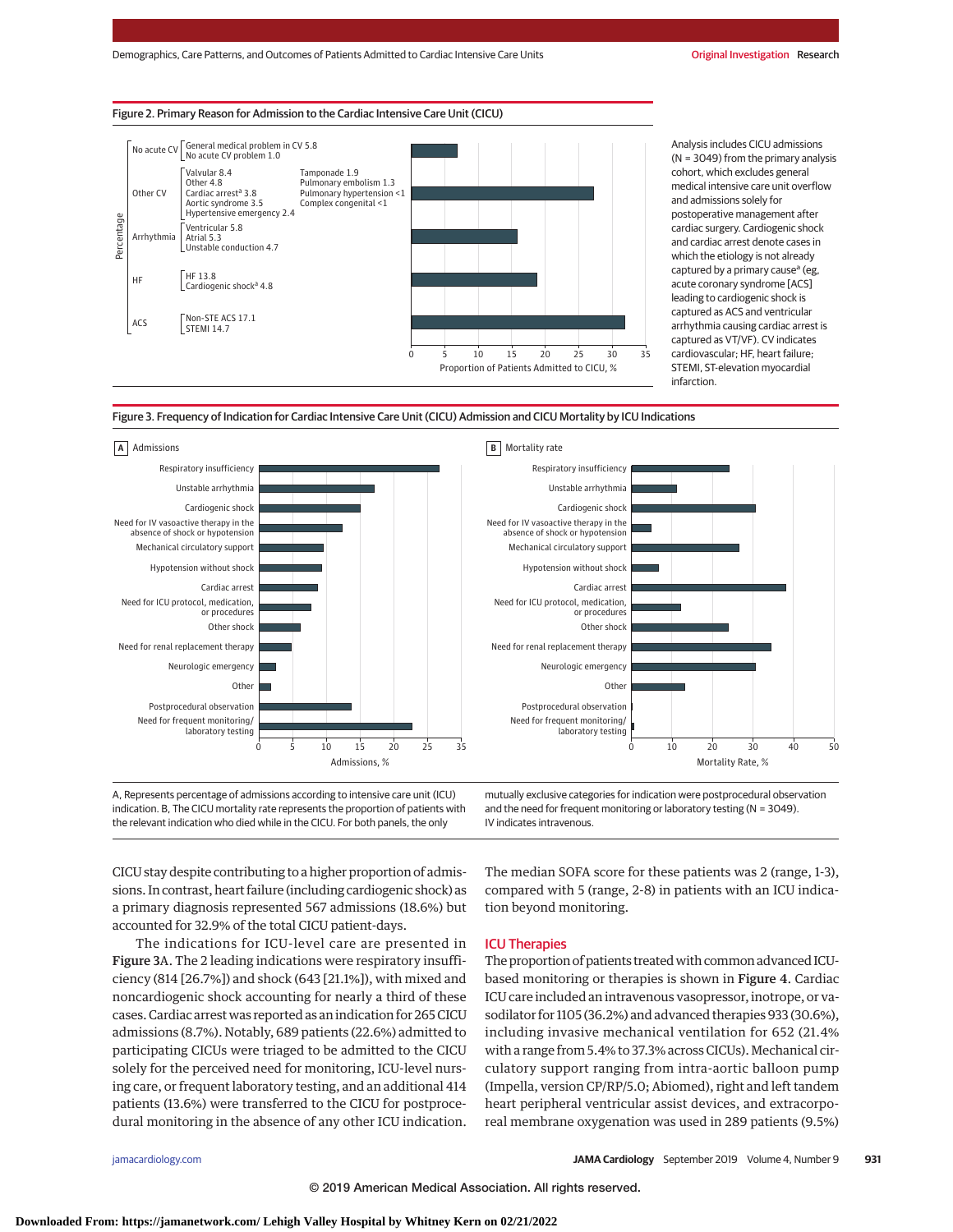

Figure 4. Acute Intensive Care Therapies and Monitoring

Invasive hemodynamics refers to central venous or arterial monitoring, with pulmonary artery (PA) catheters (11%) representing a subset of central venous cannulation. ICU indicates intensive care unit; MV, mechanical ventilation; NIPPV, noninvasive positive pressure ventilation.

in the overall population, including 207 patients with shock (30.7% of shock cases). While central venous access and arterial pressure monitoring were common, pulmonary artery catheters were used for 334 patients (11.0%), with high variability across sites (0.5%-33.5%). The proportion of patients treated without advanced ICU therapies or invasive monitoring was 41.8% overall and varied substantially between centers (interhospital range, 14%-62%; eFigure 3 in the [Supplement\)](https://jama.jamanetwork.com/article.aspx?doi=10.1001/jamacardio.2019.2467&utm_campaign=articlePDF%26utm_medium=articlePDFlink%26utm_source=articlePDF%26utm_content=jamacardio.2019.2467).

#### CICU and Hospital Outcomes

The median length of ICU stay was 2.2 days (25th and 75th percentiles, 1.1 and 4.5, respectively) in the primary analysis population, 2.1 days (1.1-4.2) in survivors, and 3.5 (1.3-9.3) among those who died in the CICU. The median duration of CICU stay for patients not requiring advanced ICU therapies or invasive monitoring was 1.5 (25th and 75th percentile, 0.9 and 2.7, respectively) days, contrasting with 3.0 (25th and 75th percentile, 1.5 and 6.0, respectively) days among patients who required advanced ICU therapies/invasive monitoring.

The overall CICU mortality rate was 8.3% (95% CI, 7.3%- 9.3%), with substantial variation by site (range, 4.0%-19.7%), primary diagnosis (eFigure 4 in the [Supplement\)](https://jama.jamanetwork.com/article.aspx?doi=10.1001/jamacardio.2019.2467&utm_campaign=articlePDF%26utm_medium=articlePDFlink%26utm_source=articlePDF%26utm_content=jamacardio.2019.2467), and CICU indication (Figure 3B). Stratified by primary admission diagnosis, the highest mortality rate was in patients with cardiac arrest at 45.3%. In addition to cardiac arrest, the indications for CICU-level care that carried the highest mortality rates were shock (cardiogenic, 30.6%; other, 23.8%), the need for renal replacement therapy (34.5%), neurologic emergencies (30.6%), respiratory failure (24.1%), or use of mechanical circulatory support (26.6%; Figure 3B). Patients triaged to be admitted to the CICU solely for postprocedural observation or frequent laboratory testing or monitoring (more than one-third of patients) had very low rates of CICU mortality at 0.2% to 0.4%.

Among those who survived after being transferred out of the CICU (2056), 1572 (76.5%) were ultimately discharged home (51.6% of the overall of CICU admissions) and 360 (17.5%) were ultimately transferred to a rehabilitation hospital or

extended care facility. Only 80 patients (2.6% of overall CICU admissions) died before hospital discharge after transferring out of the CICU, and 41 (1.3%) were referred to hospice care (eFigure 5 in the [Supplement\)](https://jama.jamanetwork.com/article.aspx?doi=10.1001/jamacardio.2019.2467&utm_campaign=articlePDF%26utm_medium=articlePDFlink%26utm_source=articlePDF%26utm_content=jamacardio.2019.2467). As such, the overall in-hospital mortality rate was 10.9%.

## **Discussion**

In this large, multicenter, prospective study of a wellcharacterized cohort of consecutive admissions to advanced CICUs, the primary reasons for triage to the CICU were broad and heterogeneous across centers, as were the advanced CICU therapies used in treatment. Despite the emergence of respiratory failure and shock as prevalent and high-risk indications for CICU care, a sizable cohort of patients was admitted to CICUs only for close monitoring. Our findings provide new evidence in 3 areas that affect the evolution of cardiac critical care: (1) the shift in CICU demographics toward a greater diversity of clinical conditions, (2) the potential for further refinement of triage to the CICU in light of favorable outcomes among a substantial subcohort of patients admitted for observation or monitoring, and (3) the complexity of advanced CICU care required for most patients admitted to contemporary CICUs.

#### Shifting CICU Demographics

Our findings add to the growing body of evidence that characterizes an ongoing shift in the patient demographics and clinical entities treated in the CICU toward a broader array of cardiovascular conditions with a significant overlay of noncardiac organ dysfunction. Overall, the proportion of patients with a primary diagnosis of ACS in the CCCTN Registry was approximately 32%; remarkably, fewer than half of these patients had an ST-elevation MI and 539 (60%) were admitted for routine care post-MI in the absence of cardiac arrest, respiratory insufficiency, or shock. Concurrent with a decline in the proportion of admissions for ACS compared with historical patterns,<sup>2,12</sup> the burden of heart failure on CICU resources has increased. Despite ranking less than ACS in its contribution to the number of admissions, heart failure, including cardiogenic shock, represented a disproportionate amount of total CICU time at 33% of ICU patient-days. Moreover, 1259 patients (41.3%) had heart failure as a part of their presenting syndrome when considering the primary and secondary diagnoses. This prominence is consistent with the increasing prevalence of heart failure in the US population.<sup>13</sup> However, the most striking finding regarding the distribution of primary diagnoses is its heterogeneity. More than half of CICU admissions were neither for ACS nor heart failure, an observation that reinforces the importance of a broad base of knowledge and skills in general cardiovascular medicine and critical care medicine for the clinicians leading care in this environment.<sup>1,8,14</sup>

#### CICU Resource Use

Although the proportion of CICU admissions for ACS, particularly for ST-elevation MI, has declined, most patients with ACS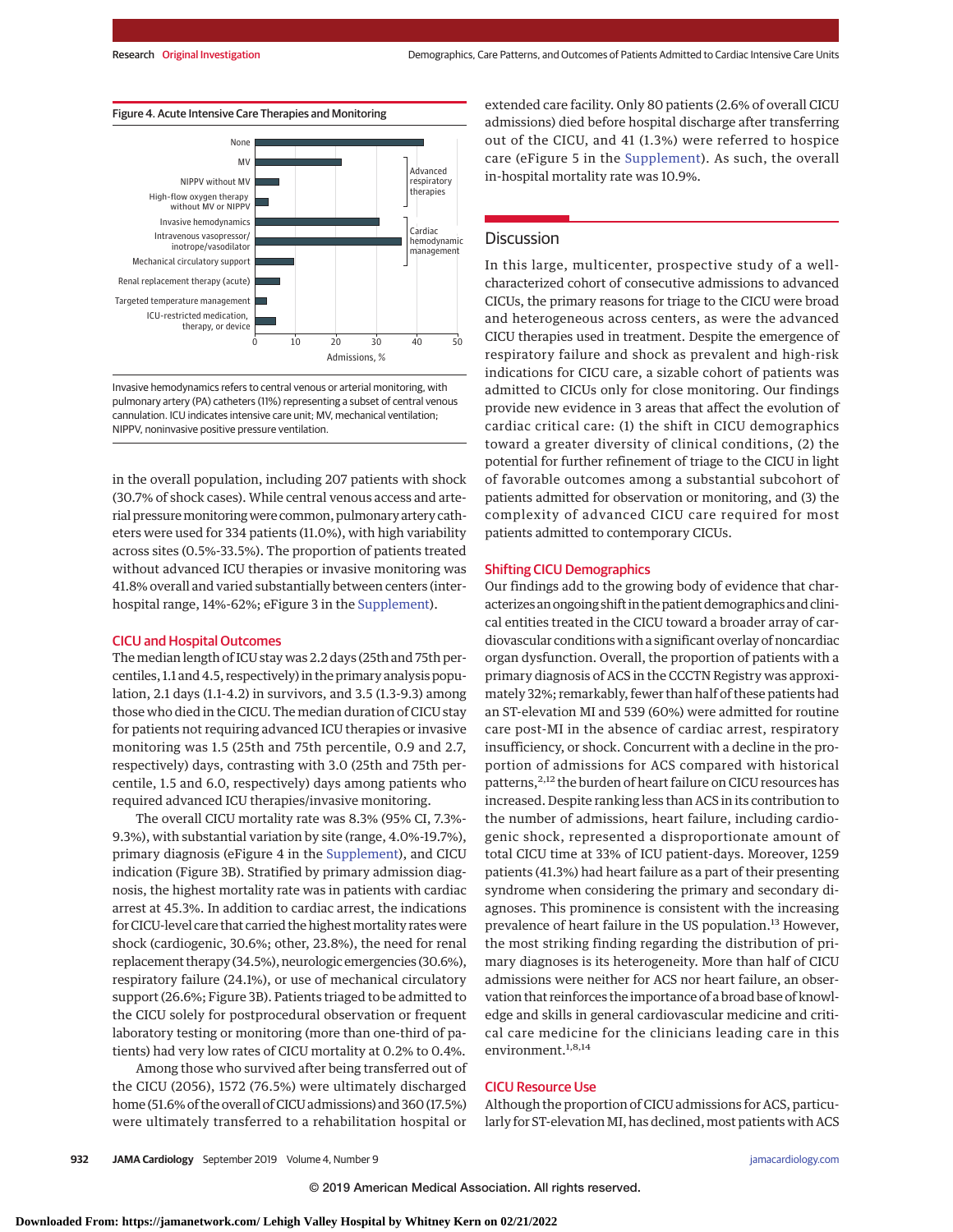admitted to CICUs were triaged to receive ICU-level care solely for monitoring. In light of the low mortality rate in this cohort, it is possible that triage to a lower level of care may be appropriate, reinforcing findings from other observational studies that suggest an additional opportunity for improved CICU admission-triage criteria for these patients.<sup>15</sup> Moreover, considering the spectrum of patients in this multicenter collaborative, we found that more than one-third of all patients were admitted for postprocedural observation or postprocedural monitoring and approximately 1273 (40%) ultimately required no specific advanced ICU therapy or invasive monitoring. Notably, these patients had a very low CICU mortality rate of 0.2% to 0.4%. These findings, along with the variability between centers (eFigure 4 in the [Supplement\)](https://jama.jamanetwork.com/article.aspx?doi=10.1001/jamacardio.2019.2467&utm_campaign=articlePDF%26utm_medium=articlePDFlink%26utm_source=articlePDF%26utm_content=jamacardio.2019.2467), suggest a potential for more alignment of hospital resources with patient care needs and patient safety, which includes avoiding the risks of being in a CICU environment.

However, while the observation of a very lowmortality risk in a significant subcohort of patients suggests that they may be cared for in lower-intensity settings, it is possible that the favorable outcomes were achieved as a result of CICU care, including nursing staffing ratios and expertise, and would not be reproducible if triaged to other environments. We regard this aspect of our findings as providing a starting point for additional research and that a conclusion of an "overuse" of CICUs is premature. Controlled prospective studies of alternative triage strategies may be warranted.

#### Advanced Care in the CICU

In contrast to this lower-risk subcohort, the remaining roughly two-thirds of patients admitted to the CICU with indications other than the perceived need for monitoring were complex, with extracardiac organ dysfunction or shock, frequent use of advance CICU therapies, and poor short-term outcomes. Respiratory insufficiency was the most common CICU indication, with 814 predominantly cardiovascular patients (27%) requiring positive pressure ventilation. Indications associated with a greater need for advanced CICU therapies also were associated with high CICU mortality rates. For example, the mortality rate exceeded 20% in patients with cardiac arrest (101 [38%]), cardiogenic shock (140 [31%]), respiratory failure (196 [24%]), and renal replacement therapy (51 [35%]).

These data underscore the merit of proposals for advanced training and skills in those principally responsible for patients admitted to CICUs. While leadership of the CICU was guided historically by research interests and expertise in acute reperfusion therapy, based on observations from theCCCTN registry, the current training of practitioners with a career focus on cardiac critical care should include expertise in acute heart failure management, management of mechanical support, post– cardiac arrest care, electrical storm, and the ability to integrate significant noninvasive cardiovascular imaging data into acute clinical decision-making. These core cardiology skills ought be further complemented with expertise in managing acute respiratory failure<sup>16</sup> and renal replacement therapy as well as preventive measures for patient safety, such as avoiding ventilatorassociated pneumonia and central line-associated bloodstream infections, and the management of delirium. Two studies surveying the organization and staffing of CICUs in the United States have documented low rates of staffing in CICUs by cardiologists with critical care skills. In the first of these studies, fewer than half of CICUs had routine involvement of a physician with critical care skills.<sup>17</sup> In the second, conducted among 612 centers from the American Heart Association Mission: Lifeline and American College of Cardiology ACTION Registry Get With the Guidelines hospitals,<sup>18</sup> only 14.7% had dual-boarded critical care cardiologists practicing in the CICU.

However, the variability between centers also highlights that one size does not fit all and that there is likely not a CICU triage or staffing model that is appropriate for every hospital and CICU. Rather, it may be advisable for individual institutions to critically evaluate their current CICU patient population, demographics, and outcomes to identify potential areas for increased efficiency and the optimization of triage, as well as to determine ideal staffing models.

#### Future Research in Cardiac Critical Care

Our report adds to previous studies demonstrating the evolving landscape of cardiac critical care<sup>2-6</sup> and is responsive to calls for additional research to fill important gaps in the evidence base.1,7-10 To our knowledge, this report represents the first effort of a multicenter collaborative of advanced CICUs with the goal to design and execute observational studies and clinical trials that will advance cardiac critical care. These data from the CCCTN Registry add to the existing body of evidence through an acquisition of patient-level data across multiple institutions, with each patient individually reviewed by a clinical team to ensure the high-fidelity capture of diagnoses, resource use, and outcomes. We found that even across centers that are generally similar in their CICU structure, academic affiliation, and capabilities, there was significant variability in their patient populations and the therapies that were used. These observations highlight the advantage of the multicenter perspective in the collection of observational data and the testing of specific interventions in the CICU. The registry also demonstrates the power of such a collaboration, with more than 3000 admissions in 2 months, and the potential to accrue substantial numbers with shock, cardiac arrest, and multisystem organ dysfunction to enroll in clinical trials of new approaches to treating patients with these conditions.

#### Limitations

We did not specifically capture symptoms, such as persistent chest pain, as unique indications for CICU admission. The inhospital mortality rate in the registry was 10.9%. However, the in-hospital mortality rate predicted by the median SOFA score was lower (range, 1%-5%)<sup>11,19</sup> than observed. It is possible that the SOFA score was underestimated in this population or that while associated with outcome, SOFA is poorly calibrated for a contemporary CICU population.

# **Conclusions**

In a network of academic, tertiary CICUs, respiratory failure and shock are currently the predominant indications for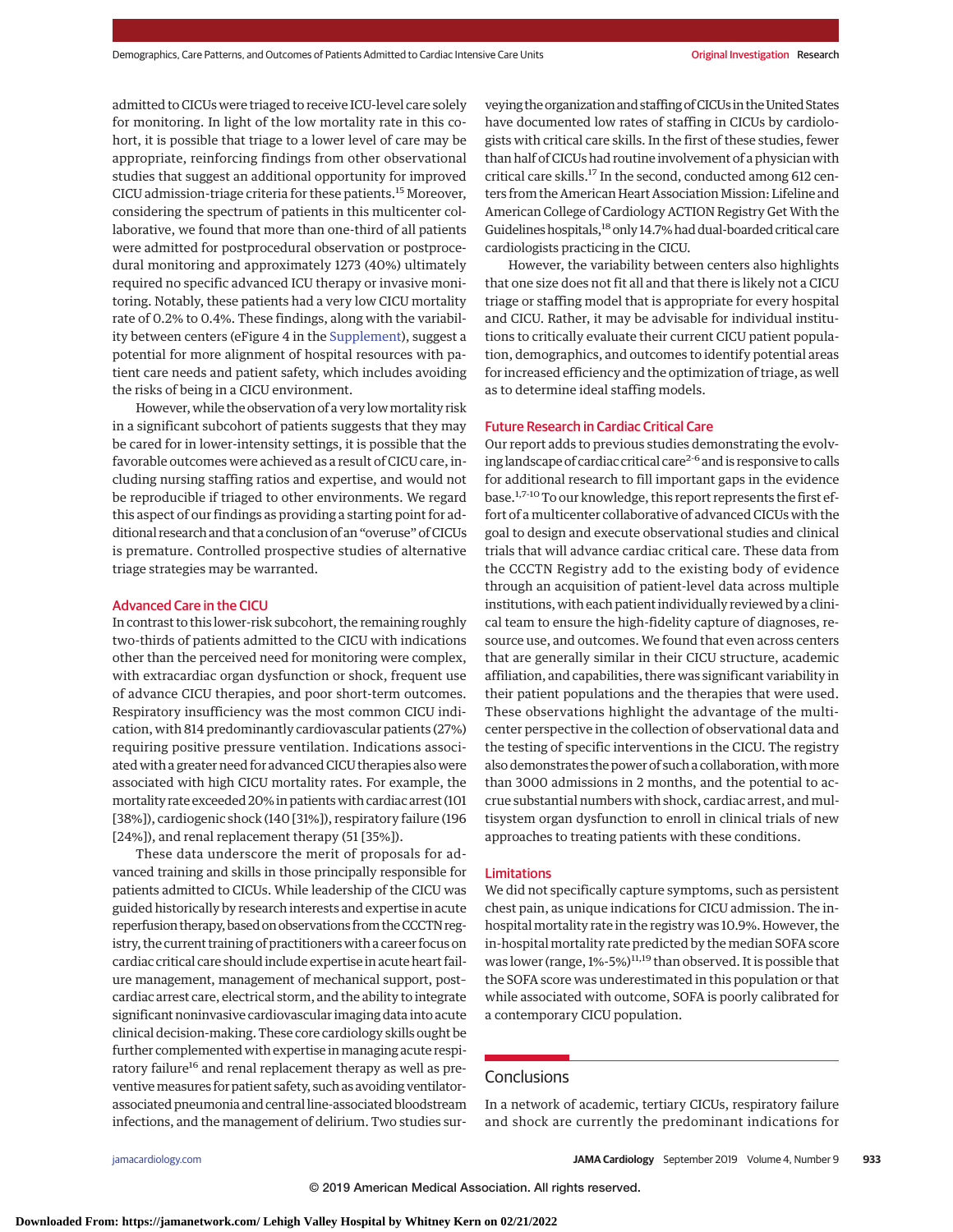CICU admission, with patients with heart failure with an increased need for resources in the CICU. Patterns of practice varied substantially across centers and revealed potential areas for quality improvement. Multicenter collaborative networks, such as the CCCTN, could be used to inform the redesign of cardiac critical care and launch pragmatic registry-based randomized clinical trials to test new strategies and devices.

#### ARTICLE INFORMATION

**Accepted for Publication:** June 5, 2019. **Published Online:** July 24, 2019. doi[:10.1001/jamacardio.2019.2467](https://jama.jamanetwork.com/article.aspx?doi=10.1001/jamacardio.2019.2467&utm_campaign=articlePDF%26utm_medium=articlePDFlink%26utm_source=articlePDF%26utm_content=jamacardio.2019.2467)

**Author Affiliations:** Levine Cardiac Intensive Care Unit, TIMI Study Group, Cardiovascular Division, Department of Medicine, Brigham and Women's Hospital, Harvard Medical School, Boston, Massachusetts (Bohula, Baird-Zars, Park, Morrow); University of North Carolina at Chapel Hill, Chapel Hill (Katz, Orgel); Division of Cardiology, Department of Critical Care Medicine, Department of Medicine, University of Alberta, Edmonton, Alberta, Canada (van Diepen, Tymchak); University of Florida, Gainesville, Florida (Alviar, Bhattal); Department of Cardiology, Medstar Washington Hospital Center, Washington, DC (Barnett); Mayo Clinic, Rochester, Minnesota (Barsness, Ternus); Lehigh Valley Health Network, Allentown, Pennsylvania (Burke, Vikram); Cleveland Clinic Foundation, Cleveland, Ohio (Cremer, Menon); Cooper University Hospital, Camden, New Jersey (Cruz, Hollenberg); Sulpizio Cardiovascular Center, University of California San Diego, La Jolla (Daniels, Phreaner); University of Louisville, Louisville, Kentucky (DeFilippis); Duke University, Durham, North Carolina (Granger); New York University Langone Health, New York (Horowitz, Keller, Ng, Roswell); Virginia Commonwealth University, Richmond, Virginia (Kontos); Peter Munk Cardiac Centre, Toronto General Hospital, University of Toronto, Toronto, Ontario, Canada (Lawler, Overgaard); Johns Hopkins Hospital, Baltimore, Maryland (Metkus, Schulman); Rush University Medical Center, Chicago, Illinois (Snell); Clinical Center and Cardiology Branch, Critical Care Medicine Department, National Heart, Lung, and Blood Institute, National Institutes of Health, Bethesda, Maryland (Solomon).

**Author Contributions:** Drs Bohula and Morrow had full access to all of the data in the study and take responsibility for the integrity of the data and the accuracy of the data analysis. Drs Bohula, Morrow, and Park conducted and are responsible for data analysis.

Concept and design: Bohula, Katz, van Diepen, Burke, Granger, Horowitz, Lawler, Menon, Phreaner, Roswell, Morrow.

Acquisition, analysis, or interpretation of data: Bohula, Katz, van Diepen, Baird-Zars, Park, Alviar, Barnett, Bhattal, Barsness, Burke, Cremer, Cruz, Daniels, Defilippis, Hollenberg, Horowitz, Keller, Kontos, Lawler, Menon, Metkus, Ng, Orgel, Overgaard, Phreaner, Roswell, Schulman, Snell, Solomon, Ternus, Tymchak, Vikram, Morrow. Drafting of the manuscript: Bohula, Katz, Bhattal, Cruz, Menon, Morrow.

Critical revision of the manuscript for important intellectual content: Bohula, Katz, van Diepen, Baird-Zars, Park, Alviar, Barnett, Barsness, Burke, Cremer, Daniels, Defilippis, Granger, Hollenberg, Horowitz, Keller, Kontos, Lawler, Menon, Metkus, Ng, Orgel, Overgaard, Phreaner, Roswell, Schulman, Snell, Solomon, Ternus, Tymchak, Vikram, Morrow. Statistical analysis: Baird-Zars, Park.

Obtained funding: van Diepen, Tymchak. Administrative, technical, or material support: van Diepen, Alviar, Barnett, Bhattal, Burke, Cremer, Daniels, Defilippis, Lawler, Metkus, Ng, Orgel, Phreaner, Roswell, Tymchak. Supervision: Katz, Alviar, Barnett, Burke, Defilippis, Horowitz, Phreaner, Morrow. Other - supervision of research staff as PI: Keller. Other - data analysis: Kontos. Other - data acquisition and management at UNC

Chapel Hill: Orgel.

**Conflict of Interest Disclosures:** Dr Metkus reported personal fees from BestDoctors Inc and Oakstone-EBIX and royalties from McGraw-Hill publishing outside the submitted work. Dr Tymchak reported honoraria from Bayer and consulting fees from Amgen, Bayer, and Merck. Dr Solomon receives research support from National Institutes of Health Clinical Center intramural research funds. No other disclosures were reported.

**Critical Care Cardiology Trials Network (CCCTN)**: Executive committee: David A. Morrow, MD, MPH (Brigham and Women's Hospital), Jason N. Katz, MD, MHS (University of Chapel Hill), and Sean van Diepen, MD, MSc (University of Alberta); steering committee: Gregory W. Barsness, MD (Mayo Clinic), Christopher B. Granger, MD (Duke University), Steven M. Hollenberg, MD (Cooper University Hospital), James D. Horowitz, MD (New York University Langone Health), Venu Menon, MD (Cleveland Clinic Foundation), Robert O. Roswell, MD (New York University Langone Health), and Michael A. Solomon, MD (National Heart, Lung, and Blood Institute); CCCTN data coordinating center (TIMI Study Group, Brigham and Women's Hospital): Marc S. Sabatine, MD, MPH, Erin A. Bohula, MD, DPhil, Vivian Baird-Zars, MPH, Abby Cange, and Sabina A. Murphy; collaborating enrolling centers: D. Silva, RN, BSN, MPH (Brigham and Women's Hospital); Paul C. Cremer, MD, Aldo Schenone, MD, K. Rutkowski, RN (Cleveland Clinic Foundation); Jennifer Cruz, DO, Daniel Ricketti, MD, and John Trujillo, MD (Cooper University Hospital); Steven Schulman, MD, Thomas S. Metkus, MD, Khalil Ibrahim, MD, and Faisal Rahman, MD (Johns Hopkins Hospital); James A. Burke, MD, Fnu Vikram, MD, and Kristen Cornell, RN, BSN (Research Coordinator) (Lehigh Valley Health Network); Jacob C. Jentzer, MD, and Bradley Ternus, MD (Mayo Clinic, Rochester); Christopher F. Barnett, MD, S. Ahmed, RN, L. Barrett, RN, and Shreejana Pokharel, MPH (Medstar Washington Hospital Center); Norma Keller, MD, and J. Ng, MD (New York University Langone Health); R. Jeffrey Snell, MD, Issam Atallah, MD, Nusrat Jahan, MBBS, MPH, and K. Jones, RN, MSN (Rush University Medical Center); Patrick R. Lawler, MD, MPH, and K. Tsang, RN, BScN, MN (Toronto General Hospital); Sean van Diepen, MD, MSc, Wayne Tymchak, MD, and N. Hogg, RN (University of Alberta); Carlos L. Alviar, MD, Gurjaspreet Bhattal, MD, Nathan Gargus, MD, Dana D. Leach, DNP, ARNP-C, S. Long, RN, BSN, J. Bostick, and M. Mohammed (University of Florida); Llori B. Daniels, MD, Nicholas Phreaner, MD, Paula Anzenberg, BS, Caitlyn Belza, Taelor Getz, BS, J. Gonzalez, J. Marsal, R. Sedighi, Avinash

Toomu, BS, and S. Toomu (University of California, San Diego); Andrew DeFilippis, MD, and S. Vincent, MSN, RN (University of Louisville); Cristie Dangerfield, MSN, RN, CNL, CCRN-K, Ryan Orgel, MD, Z. Ozen, RN, E. Prosser, RN, and T. Wade (University of North Carolina, Chapel Hill); and Michael C. Kontos, MD, S. Dow, MD, and Chau Vo, MD (Virginia Commonwealth University).

#### **REFERENCES**

**1**. Morrow DA, Fang JC, Fintel DJ, et al; American Heart Association Council on Cardiopulmonary, Critical Care, Perioperative and Resuscitation, Council on Clinical Cardiology, Council on Cardiovascular Nursing, and Council on Quality of Care and Outcomes Research. Evolution of critical care cardiology: transformation of the cardiovascular intensive care unit and the emerging need for new medical staffing and training models: a scientific statement from the American Heart Association. Circulation. 2012;126(11):1408-1428. doi[:10.1161/CIR.0b013e31826890b0](https://dx.doi.org/10.1161/CIR.0b013e31826890b0)

**2**. Katz JN, Shah BR, Volz EM, et al. Evolution of the coronary care unit: clinical characteristics and temporal trends in healthcare delivery and outcomes. Crit Care Med. 2010;38(2):375-381. doi[:10.1097/CCM.0b013e3181cb0a63](https://dx.doi.org/10.1097/CCM.0b013e3181cb0a63)

**3**. Ratcliffe JA, Wilson E, Islam S, et al. Mortality in the coronary care unit. Coron Artery Dis. 2014;25(1): 60-65. doi[:10.1097/MCA.0000000000000043](https://dx.doi.org/10.1097/MCA.0000000000000043)

**4**. Holland EM, Moss TJ. Acute noncardiovascular illness in the cardiac intensive care unit. J Am Coll Cardiol. 2017;69(16):1999-2007. doi[:10.1016/j.jacc.](https://dx.doi.org/10.1016/j.jacc.2017.02.033) [2017.02.033](https://dx.doi.org/10.1016/j.jacc.2017.02.033)

**5**. Watson RA, Bohula EA, Gilliland TC, Sanchez PA, Berg DD, Morrow DA. Prospective registry of cardiac critical illness in a modern tertiary care cardiac intensive care unit [published online July 1, 2018]. [Eur Heart J Acute Cardiovasc Care](https://www.ncbi.nlm.nih.gov/pubmed/30033736).

**6**[. Sinha SS, Sjoding MW, Sukul D, et al. Changes in](https://www.ncbi.nlm.nih.gov/pubmed/30033736) [primary non-cardiac diagnoses over time among](https://www.ncbi.nlm.nih.gov/pubmed/30033736) [elderly cardiac intensive care unit patients in the](https://www.ncbi.nlm.nih.gov/pubmed/30033736) United States. [Circ Cardiovasc Qual Outcomes](https://www.ncbi.nlm.nih.gov/pubmed/30033736). 2017; 10(8):e003616. doi[:10.1161/CIRCOUTCOMES.117.](https://dx.doi.org/10.1161/CIRCOUTCOMES.117.003616) [003616](https://dx.doi.org/10.1161/CIRCOUTCOMES.117.003616)

**7**. Wong GC, van Diepen S, Ainsworth C, et al; CCS Post Cardiac Arrest Guidelines Committee. Canadian Cardiovascular Society/Canadian Cardiovascular Critical Care Society/Canadian Association of Interventional Cardiology position Statement on the optimal care of the postarrest patient. Can J Cardiol. 2017;33(1):1-16. doi[:10.1016/](https://dx.doi.org/10.1016/j.cjca.2016.10.021) [j.cjca.2016.10.021](https://dx.doi.org/10.1016/j.cjca.2016.10.021)

**8**. Bonnefoy-Cudraz E, Bueno H, Casella G, et al. Editor's choice—acute cardiovascular care association position paper on intensive cardiovascular care units: an update on their definition, structure, organisation and function. Eur Heart J Acute Cardiovasc Care. 2018;7(1):80-95. doi[:10.1177/2048872617724269](https://dx.doi.org/10.1177/2048872617724269)

**9**. van Diepen S, Granger CB, Jacka M, Gilchrist IC, Morrow DA, Katz JN. The unmet need for addressing cardiac issues in intensive care research.